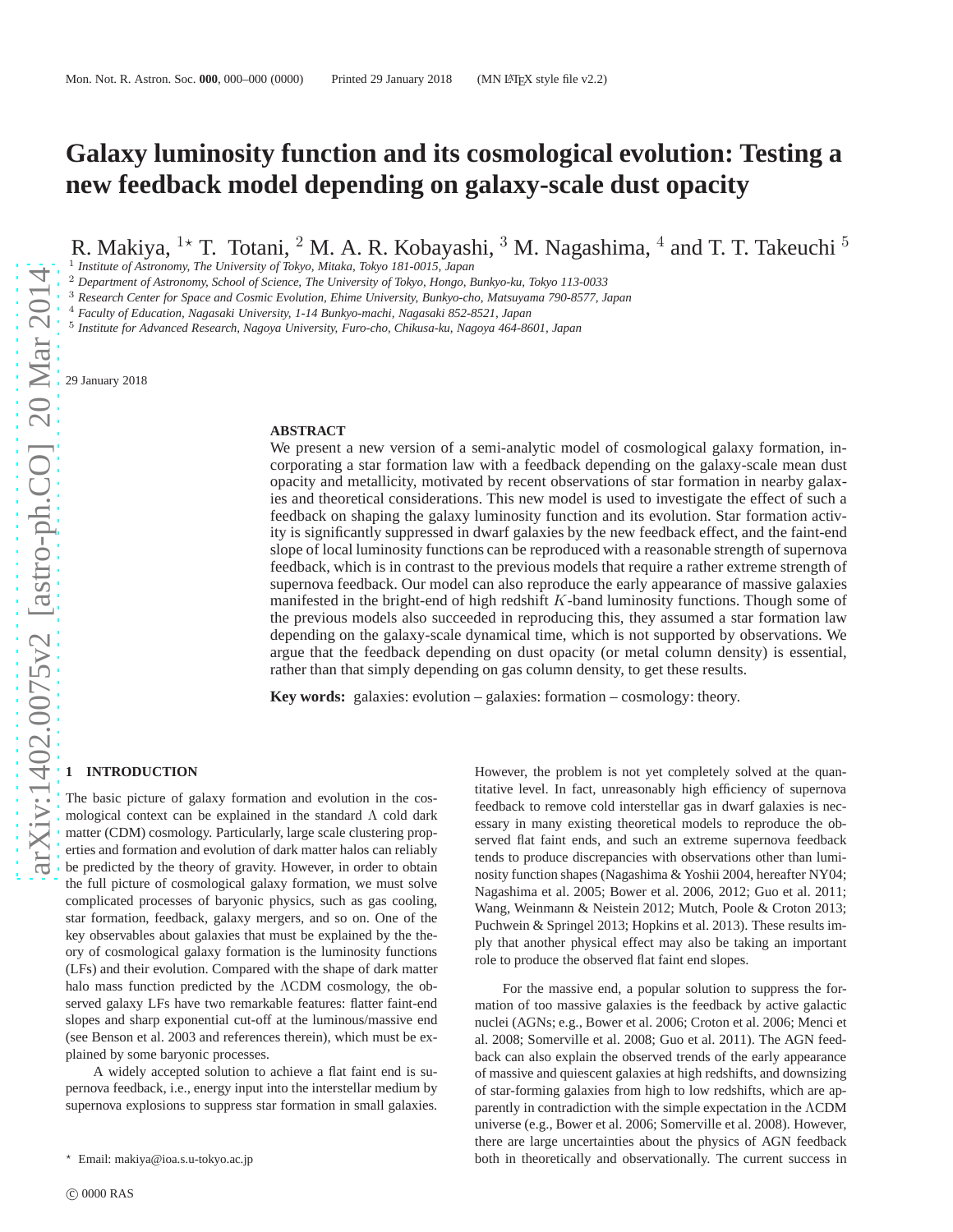explaining the observed trends by this process is based on rather phenomenological modelings including highly uncertain parameters, and further studies are required to confirm the quantitative influence of this process on galaxy evolution.

Therefore it is still worth to explore yet other physical effects working to shape galaxy LFs, which is the aim of this paper. It is reasonable to expect that such an effect would be manifested in the scaling laws about star formation efficiency. The relation between the surface densities of star formation rate (SFR) and gas ( $\Sigma_{\rm SFR}$ - $\Sigma<sub>gas</sub>$ ) has been a subject of intensive research. It is popular to fit this relation by a power-law (so-called Kennicutt-Schmidt law, Kennicutt 1998), but recent observations indicate a cut-off around the total (i.e., HI + H<sub>2</sub>) gas density of  $\Sigma_{\rm gas} \sim 10 M_{\odot} \text{ pc}^{-2}$ , under which SFR is suppressed and not well correlated with gas density. This threshold gas density for SFR can be interpreted as a result of less efficient formation of cold molecular gas under the threshold, while the star formation efficiency (SFE) from molecular gas is rather universal in many different environments (Wong & Blitz 2002; Kennicutt et al. 2007; Bigiel et al. 2008, 2010; Leroy et al. 2008; Blanc et al. 2009; Heiderman et al. 2010; Lada et al. 2010, Schruba et al. 2011; see Kennicutt & Evans 2012 and Schruba 2013 for reviews).

A likely physical origin of the suppression of  $H_2$  formation under the threshold is radiative feedback by UV photons produced by young massive stars (Schaye 2004; Krumholz, Mckee & Tumlinson 2008, 2009; McKee & Krumholz 2010; Hopkins et al. 2013). The formation of  $H_2$  is driven by collisionally excited metal line cooling and molecule formation on dust grain surfaces, which should be balanced with molecule dissociations by UV photons and grain photoelectric heating, both of which are energetically supplied by UV radiation field. If a region in a galaxy is optically thick to UV radiation field by dust grains, self-shielding of UV radiation would accelerate  $H_2$  formation. This implies that the more fundamental threshold about star formation is not the total gas surface density but dust opacity. For a typical dust-to-gas ratio, the observationally indicated threshold in  $\Sigma_{\rm gas}$  is close to the value at which the effective dust opacity  $\tau_d^{\text{eff}}$  becomes of order unity, where  $\tau_d^{\text{eff}}$ is averaged over wavelength with a weight of the heating radiation energy spectrum (Totani et al. 2011).

Therefore it is physically reasonable to expect that a galaxyscale mean value of  $\tau_d^{\text{eff}}$  has an important role in galaxy formation and evolution. A further observational support to this picture comes from infrared observations. The relations between dust temperature, galaxy size, and infrared luminosity of ∼1,000 nearby star-forming galaxies indicate that almost all of them are in the optically thick regime, and the distribution of dust opacity estimated by gas-phase metal column density suddenly drops around  $\tau_d^{\text{eff}} \sim 1$ , indicating less efficient formation of galaxies at  $\tau_d^{\rm eff} \lesssim 1$  (Totani et al. 2011).

The purpose of this paper is to investigate the effect of the radiative feedback depend on dust opacity, on cosmological galaxy formation and evolution particularly about the shape of galaxy luminosity functions. The theory of structure formation in the universe predicts that the mean surface density  $M/r^2$  of dark halos with mass M and size r nearly scales as  $\propto M^{1/3}(1+z)^2$ , indicating higher gas surface density and dust opacity at higher redshifts in more massive objects, and hence more efficient star formation. This may have a favorable effect to explain observations, in a similar way to the feedbacks by supernovae and AGNs.

To investigate the effect quantitatively, we use a semi-analytic model (SAM) of cosmological galaxy formation, *the Mitaka model* (NY04). This is a model similar to general SAMs, in which for-

mation and evolution of dark matter halos are solved analytically or calculated by N-body simulations, while complicated baryonic processes are treated phenomenologically (for reviews, see Baugh 2006; Benson 2010). In general, SAMs has many adjustable parameters and the effects of complicated physical processes on the LFs are degenerate (e.g., Neistein & Weinmann 2010); therefore a set of best-fit parameters may not be a quantitatively correct description of real galaxy formation. It should be noted that the most important aim of this work is to examine the qualitative effects of the new feedback on luminosity functions.

In most of the SAMs, the star formation rate is simply proportional to cold gas mass, and the star formation time scale is modeled as a simple function of the dynamical time scale of galaxy disks or DM halos (e.g., Cole et al. 2000; NY04). Some models (e.g., Kauffmann 1996; Croton et al. 2006; Somerville et al. 2008; Lagos et al. 2011; Wang et al. 2012) incorporated the threshold of gas surface density below which star formation activity is significantly suppressed. In the models of Kauffmann (1996), Croton et al. (2006), and Lagos et al. (2011), they introduced the threshold of gas surface density motivated by the Toomre stability criterion on a galactic scale (Toomre 1964). In this scenario the threshold of gas surface density increases with redshift, and hence the threshold effect should be systematically different in the cosmological context from the threshold by dust opacity considered in this paper. Furthermore, some recent observations indicate that star formation are controlled by the physical state of local interstellar gas, rather than the dynamical state of an entire galaxy (e.g., Leroy et al. 2008; Lada et al. 2010).

In other models, such as Somerville et al. (2008), a critical gas surface density threshold for star formation is introduced motivated from the observations of the  $\Sigma_{\rm SFR}$ - $\Sigma_{\rm gas}$  relation; however, to our knowledge there are no SAMs that consider a feedback depending on dust surface density rather than gas density. Recently Krumholz & Dekel (2012) incorporated a star formation law which depends on gas surface density and gas metallicity, and discussed average evolution of typical galaxies without calculating detailed merger histories of dark halos. The relation between the luminosity function shapes and the dust opacity threshold of star formation has not yet been discussed in previous studies.

This paper is organized as follows. In section [2,](#page-1-0) we will describe our model particularly focusing on the modelings of star formation and feedback. In section [3,](#page-4-0) we show the results of our model, and section [4](#page-6-0) is devoted for discussion. We will summarize our work in section [5.](#page-7-0) In this work, the cosmological parameters of  $\Omega_0 = 0.3$ ,  $\Omega_\Lambda = 0.7$ , and  $H_0 = 70$  Mpc<sup>-1</sup> km s<sup>-1</sup> are adopted, and all magnitudes are expressed in the AB system.

## <span id="page-1-0"></span>**2 MODEL DESCRIPTION**

The detailed description of the basic model, the *Mitaka model* is given by NY04. Here we focus on the extension made in this work.

#### <span id="page-1-1"></span>**2.1 Star formation recipe**

There are two modes of star formation in our model: quiescent star formation in galaxy disks and starbursts in major mergers. We follow the same modeling as NY04 for the starburst mode, where all the cold gas is converted into stars and hot gas instantaneously. Since the amount of stars formed during major mergers is rather minor compared with that in disk galaxies at low redshift, modeling of the starburst mode does not significantly change the local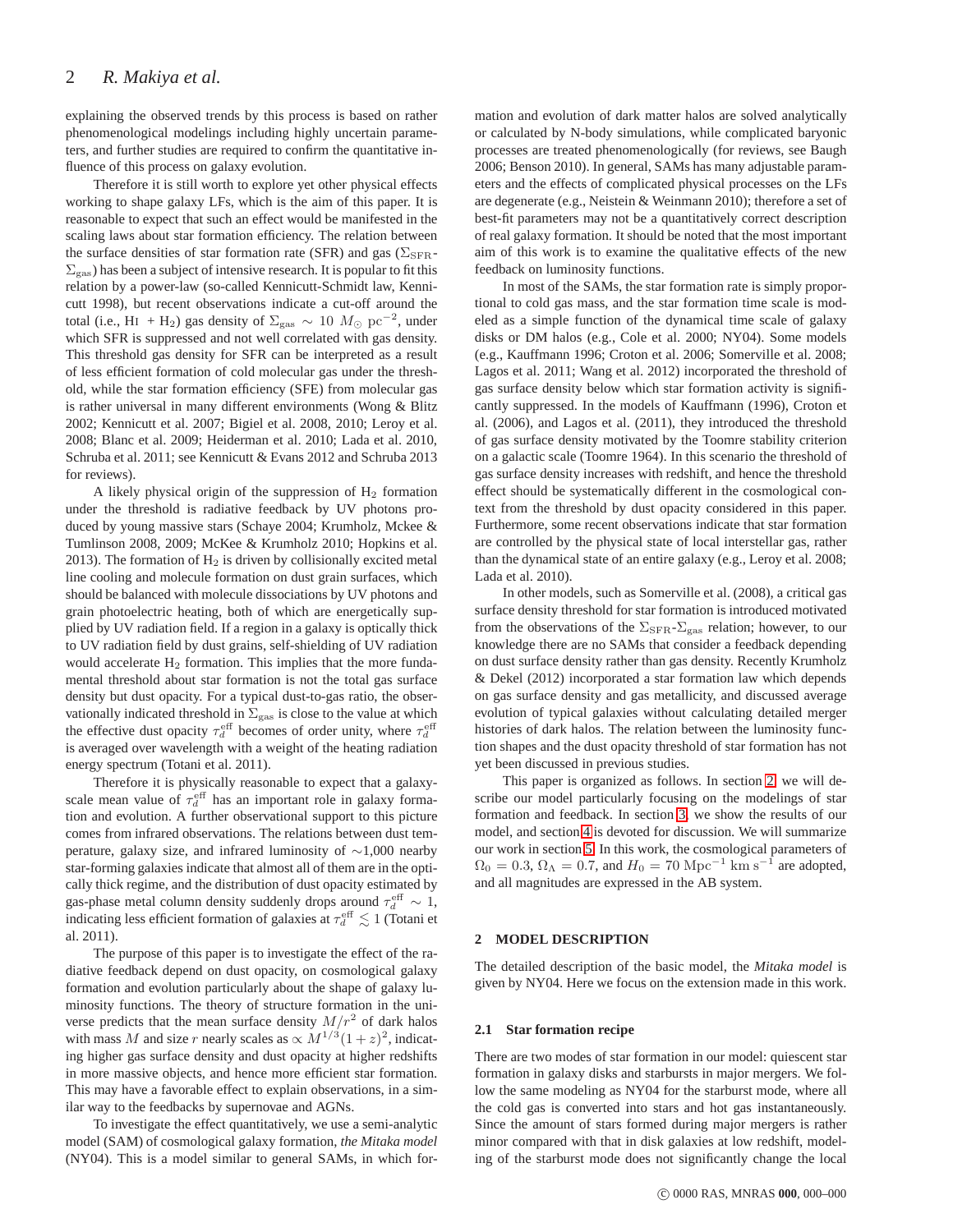

<span id="page-2-1"></span>**Figure 1.** (*Left*) The local g-band LF compared with the NY04 model. The solid and dashed lines represent the NY04 model with strong SN feedback  $(\alpha_{hot} = 4)$  and weak (reasonable) SN feedback ( $\alpha_{hot} = 2$ ), respectively. We only show the results of CSF model, since the DSF model gives the almost same results. Filled circles indicate the SDSS g-band LF obtained by Blanton et al. (2005), and open circles are the 6dF  $b_j$ -band LF obtained by Jones et al. (2006). We have transformed the 6dF bj-band LF to match g, by subtracting 0.25 mag (Blanton et al. 2005). (*Right*) The same as the left panel but for the local K-band LF. Data points are the 6dF galaxy survey (Jones et al. 2006) and 2MASS (Kochanek et al. 2001).

luminosity/mass functions. We change the star formation recipe for the quiescent mode as follows. The star formation rate is expressed as

$$
\psi = M_{\text{cold}} / \tau_{\text{SF}} \tag{1}
$$

where  $M_{\text{cold}}$  is the cold gas mass, and  $\tau_{\text{SF}}$  is star formation time scale. In the NY04 model, two models for  $\tau_{SF}$  were considered: constant star formation model (CSF) and dynamical star formation model (DSF). In the CSF model, star formation time scale ( $\tau_{\rm SF}$ ) is constant against redshift, while in the DSF model  $\tau_{\rm SF}$  is proportional to the dynamical timescale of the host dark matter halo. These models were expressed as

$$
\tau_{\rm SF} = \begin{cases}\n\tau_{\rm SF}^0[1 + \beta(V_{\rm circ})] & \text{(CSF)},\\ \n\tau_{\rm SF}^0[1 + \beta(V_{\rm circ})] \begin{bmatrix} \tau_{\rm dyn}(z) \\ \tau_{\rm dyn}(0) \end{bmatrix} & \text{(DSF)},\n\end{cases}
$$
\n(2)

where  $\tau_{\rm SF}^0$  is a free parameter,  $\beta$  is the ratio of the SF timescale to the reheating timescale by the SN feedback defined by equation [\(7\)](#page-3-0) (see below), and  $\tau_{dyn}(z)$ , which is nearly scales as  $\propto (1+z)^{-3/2}$ , is the dynamical time scale of dark matter halo at each redshift.

The DSF model is based on an idea that the star formation time scale is controlled by the dynamical state of an entire galaxy or DM halo, and star formation activity is highly enhanced at high redshifts because of the redshift dependence of the dynamical time. It is often stated that the AGN feedback is helpful to explain the early appearance of massive and quiescent galaxies and to suppress the formation of too massive galaxies, but we will later (Section [3.2\)](#page-4-1) show that enhanced star formation at high redshifts is also essential, and it is incorporated by DSF in previous models (e.g. Bower et al. 2006).  $\frac{1}{1}$  $\frac{1}{1}$  $\frac{1}{1}$  However recent observations suggest that the physics of star formation is determined by the physical state of local interstellar gas, rather than the dynamical state of entire galaxy (e.g., Leroy et al. 2008; Lada et al. 2010). Furthermore, the CSF model is more favorable than the DSF model to explain the observations of local dwarf spheroidal galaxies (NY04). In this work we adopt a star formation law that is determined by the local gas/dust column density, independent of the galaxy-scale dynamical time.

The local LFs can be reproduced well by both of the CSF and DSF models of NY04, but the observed cut-off in the  $\Sigma_{\rm SFR}-\Sigma_{\rm gas}$ relation is not reproduced in these models, indicating a necessity of including another feedback working at low gas surface density. Following the discussion in Section [1,](#page-0-0) we introduce the radiative feedback depending on dust surface density by adopting the following form of star formation efficiency (SFE,  $\varepsilon \equiv 1/\tau_{\rm SF}$ ),

$$
\varepsilon = \varepsilon_{\text{max}} \exp(-\tau_{\text{d},\text{th}}/\tau_{\text{dust}}) + \varepsilon_{\text{min}},\tag{3}
$$

where  $\tau_{\text{dust}}$  is the wavelength-averaged dust opacity. In the limit of high dust surface density, SFE becomes constant at  $\epsilon_{\text{max}}$ , i.e.,  $\Sigma_{\rm SFR} \propto \Sigma_{\rm gas}$ , which is consistent with the observation of nearby starburst galaxies (Kennicutt 1998; Kennicutt & Evans 2012). The parameter  $\epsilon_{\rm min}$  controls the strength of the feedback below the critical dust opacity  $\tau_\mathrm{d,th}$ . We assume that the dust mass is proportional to the metal mass in the cold gas phase, and hence  $\tau_{\text{dust}}$  is given by

$$
\tau_{\rm dust} = \frac{1}{2} \frac{\kappa_{\rm d,eff} M_{\rm dust}}{\pi r_{\rm eff}^2} = 2 \times 10^{-3} \left[ \frac{M_{\rm cold} Z_{\rm cold} / r_{\rm eff}^2}{\rm M_{\odot} Z_{\odot} pc^{-2}} \right], \quad (4)
$$

where  $M_{\text{dust}}$  is the interstellar dust mass,  $\kappa_{\text{d,eff}} = 2.1 \text{ pc}^2 \text{ M}_{\odot}^{-1}$ is the frequency-integrated effective dust mass opacity weighted by the local interstellar radiation field (Totani et al. 2011),  $r_{\text{eff}}$  is the effective radius of a galaxy disk, and  $Z_{\text{cold}}$  is the metallicity of cold gas. We assume that the solar metallicity gas has local dustto-gas mass ratio, 0.006 (Zubko et al. 2004). We follow the typical prescription of SAMs in our model by assuming that the disk size is proportional to the virial radius of host dark matter halos, and therefore it nearly scales as  $r_{\text{eff}} \propto 1/(1+z)$  for a fixed halo mass.

We treat  $\epsilon_{\text{max}}$  as a constant, but introduce the following two modelings of  $\epsilon_{\min}$  for galaxies that are transparent to UV radiation. One is simply to assume that  $\epsilon_{\min}$  is also a universal constant. We cannot assume  $\epsilon_{\min} = 0$  in this case, because SFR becomes zero in metal-free galaxies and hence galaxies cannot form in the universe. There is a physical motivation to expect that  $\epsilon_{\rm min}$  evolves with

<span id="page-2-0"></span><sup>&</sup>lt;sup>1</sup> Note that Granato et al. (2004) also pointed out the importance of AGN feedback combined with enhanced star formation at high redshifts by using a simplified SAM, in a different context of reproducing high-z elliptical galaxies rather than solving the problem of formation of too massive galaxies at the local universe.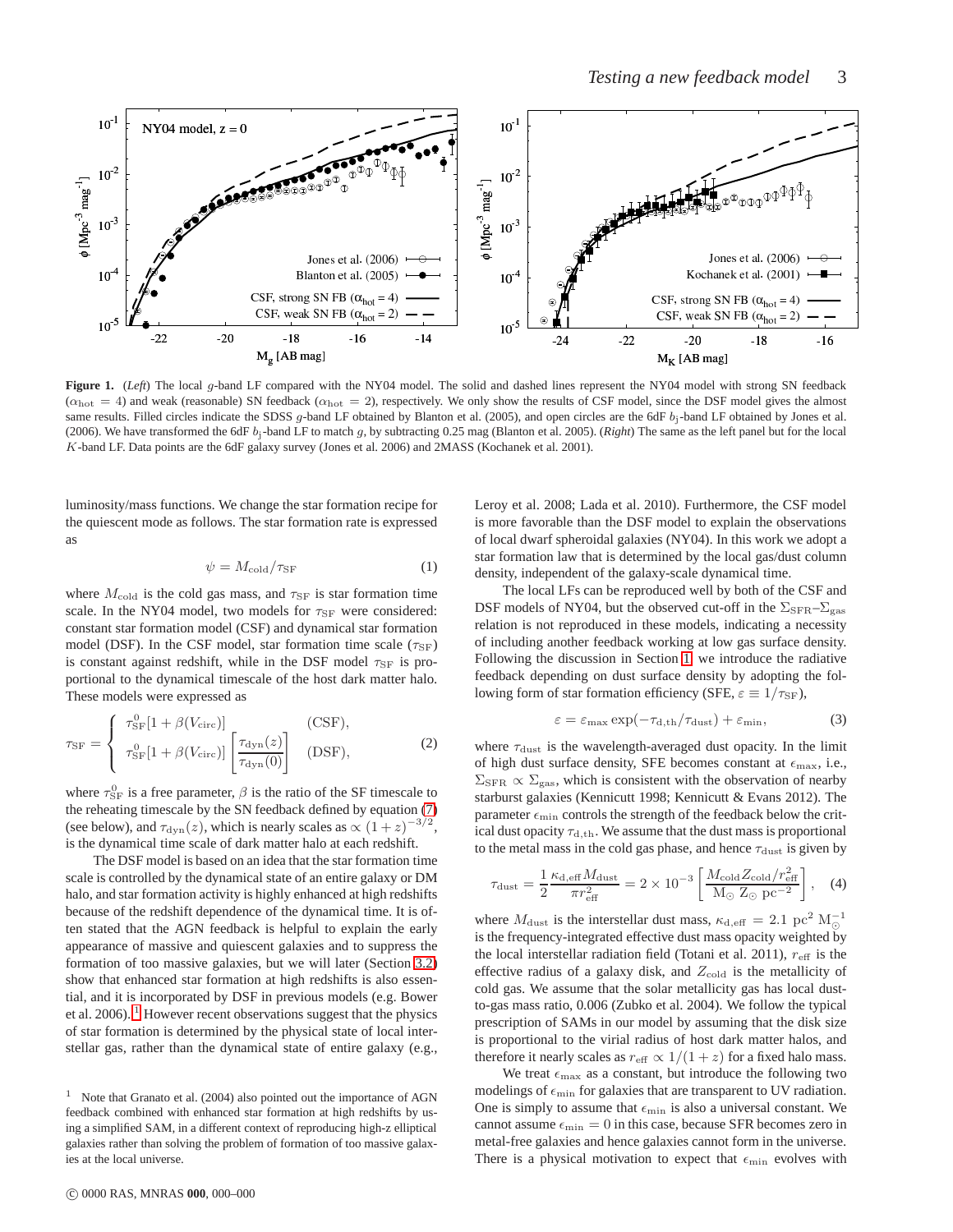# 4 *R. Makiya et al.*

metallicity. There are two physical processes that would suppress star formation when UV radiation field is prevalent throughout a galaxy:  $H<sub>2</sub>$  dissociation and photoelectric heating by dust grains (Schaye 2004; Krumholz et al. 2008, 2009; McKee & Krumholz  $2010$ ). The H<sub>2</sub> dissociation should not depend on metallicity, but the efficiency of photoelectric heating should become larger with increasing amount of dust, which is assumed here to be proportional to the metallicity. If the photoelectric heating is relatively important, we expect that  $\epsilon_{\min}$  decreases with metallicity. Therefore we consider two models (the constant and evolving  $\epsilon_{\min}$  models, hereafter) for the minimum SFE:

$$
\varepsilon_{\min} = \begin{cases}\n\varepsilon_{\min}^0 & \text{(constant } \varepsilon_{\min}), \\
\varepsilon_{\min}^0 \exp(-Z_{\text{cold}}/Z_{\text{ch}}) & \text{(evolving } \varepsilon_{\min}),\n\end{cases}
$$
\n(5)

where  $\varepsilon_{\min}^0$  and  $Z_{ch}$  are constant model parameters.

### <span id="page-3-2"></span>**2.2 Supernova and AGN feedback**

In this section, we describe the model of supernova feedback and AGN feedback since they are highly relevant to star formation process.

**(i) Supernova feedback.** Following the original Mitaka model, we assumed that part of cold gas is reheated and ejected from galaxies as a consequence of supernova feedback at a rate

$$
\dot{M}_{\text{reheat}} = \psi \,\beta (V_{\text{circ}}),\tag{6}
$$

where

<span id="page-3-0"></span>
$$
\beta(V_{\text{circ}}) = \left(\frac{V_{\text{circ}}}{V_{\text{hot}}}\right)^{-\alpha_{\text{hot}}},\tag{7}
$$

where  $\dot{M}_{\text{reheat}}$  is reheated gas mass per unit time, and  $V_{\text{circ}}$  is the circular velocity of a DM halo. The free parameters  $\alpha_{hot}$  and  $V_{hot}$ are determined by the fits to the local LFs, because the faint-end slope and characteristic luminosity of LF are sensitively dependent on  $\alpha$ <sub>hot</sub> and  $V$ <sub>hot</sub>, respectively.

In our model, reheated materials are assumed to be ejected from a galactic disk into its hot halo gas, with a kinetic energy production rate of  $\sim \dot{M}_{\text{reheat}} V_{\text{wind}}^2 / 2$ . It is reasonable to assume that the velocity is determined by the halo circular velocity, i.e.,  $V_{wind} \sim V_{circ}$ , and the energy production rate by the supernova feedback is proportional to SFR  $\psi$ . In this case we expect  $\alpha_{\rm hot} \sim 2$ . If the scaling is determined by momentum rather than energy, we expect  $\alpha_{hot} \sim 1$ . However, it has been known that a much stronger feedback efficiency at low velocities than these reasonable values is required (i.e.,  $\alpha_{hot} = 3-4$ ; NY04; Bower et al. 2006) to reproduce the faint-end slope of the local LFs. In Fig. [1,](#page-2-1) we show this for the local  $g$ - and  $K$ -band LFs using the NY04 model with the two different model predictions of  $\alpha_{hot} = 2$  and 4.

As already mentioned above, star formation activity in dwarf galaxies would be suppressed if we adopt the dust opacitydependent star formation recipe. Therefore our new model may reproduce the faint-end LF slopes with a more reasonable efficiency of supernova feedback. We adopt a reasonable value of  $\alpha_{\text{hot}} = 2$ for all of our new models presented in our work, and will show that the new model can indeed reproduce the observed faint-end LF slopes.

**(ii) AGN feedback.** In the original Mitaka model, in order to avoid the formation of extremely massive galaxies the cooling process is applied only to dark matter halos with circular velocity  $V_{\text{circ}} \leq V_{\text{cut}}$ , where  $V_{\text{cut}}$  is a free parameter which is determined to reproduce the local LFs. In the new model, we introduce

the AGN feedback process to make the bright-end of luminosity function consistent with observations, following the formulation of Bower et al. (2006).

In our new model, if the following conditions are satisfied the halo is prevented from gas cooling;

<span id="page-3-1"></span>
$$
\alpha_{\rm cool} t_{\rm dyn} < t_{\rm cool} \tag{8}
$$

and

$$
\varepsilon_{\text{SMBH}} L_{\text{edd}} > L_{\text{cool}},\tag{9}
$$

where  $t_{\text{dyn}}$  is dynamical time scale of the halo,  $t_{\text{cool}}$  is the time scale of gas cooling,  $L_{\text{edd}}$  is the Eddington luminosity of the AGN,  $L_{\text{cool}}$  is the cooling luminosity of gas, and  $\alpha_{\text{cool}}$  and  $\varepsilon_{\text{SMBH}}$  are the free parameters which are tuned to reproduce the observation. The cooling time and dynamical time are calculated at cooling radius, which is the radius where cooling time scale is equal to the age of halo. Since our model does not include the formation and evolution of supermassive black holes, we simply estimated the black hole mass from the bulge stellar mass, using the observed bulge mass–black hole mass relation (Marconi & Hunt 2003). It is unclear whether the bulge mass–black hole mass relation evolves with redshift or not, but no evolution hypothesis is consistent with observations. The AGN feedbacks are important for relatively low redshift galaxies satisfying the condition of eq. [\(8\)](#page-3-1), and the possible evolution of the relation would not have a significant effect. For the results when a SMBH formation model is incorporated into the original Mitaka model, see Enoki, Nagashima & Gouda (2003), Enoki et al. (2004) and Enoki & Nagashima (2007).

The condition of eq [\(8\)](#page-3-1) means that the AGN feedback works only in quasi-hydrostatically cooling haloes (the so-called "radio mode" feedback; Croton et al. 2006). In several SAMs, another mode of AGN feedback is also considered, namely the "quasar mode" or "bright mode" feedback (Somerville et al. 2008; Bower et al. 2012). This feedback mode is considered to be induced by rapid gas accretion onto supermassive black holes during the major merger phase. Our model does not include this feedback mode; however, this feedback mode is only acting in the starburst phase, and therefore it would not strongly affect the total star formation history or luminosity/mass function shapes. Indeed, Bower et al. (2012) showed that the quasar-mode feedback has only a modest effect on the shape of the galaxy stellar mass function.

#### <span id="page-3-3"></span>**2.3 Parameter determination**

In summary, there are four new free parameters related to the feedback depending on dust opacity ( $\varepsilon_{\text{max}}$ ,  $\tau_{\text{d,th}}$ ,  $\varepsilon_{\text{min}}^0$ , and  $Z_{\text{ch}}$ ), in addition to the four supernova and AGN feedback parameters in previous models ( $\alpha_{hot}$ ,  $V_{hot}$ ,  $\alpha_{cool}$ , and  $\varepsilon_{SMBH}$ .) These parameter values of our two models (constant and evolving  $\epsilon_{\text{min}}$  models) are determined by fitting to the local LFs with the following procedures. Throughout this paper, we adopt the Salpeter IMF (Salpeter 1955) with a mass range of  $0.1 - 60$   $M_{\odot}$ . The absolute luminosity and colors of individual galaxies are calculated using a population synthesis code by Kodama & Arimoto (1997), assuming the Galactic extinction curve.

As mentioned above, we fix the supernova feedback parameters to the reasonable values of  $\alpha_{hot} = 2$  and  $V_{hot} = 150 \text{ km s}^{-1}$ . (The  $V_{\text{hot}}$  value is the same as that in NY04.) We then find bestfit values of the new parameters introduced in this work ( $\varepsilon_{\text{max}}$ ,  $\tau_{\text{th}}$ ,  $\varepsilon_{\rm min}^0$ , and  $Z_{\rm ch}$ ) by fitting to the local LFs in relatively faint luminosity range. Then the AGN feedback parameters are determined by fitting the bright-end of LFs;  $\alpha_{\rm cool}$  and  $\epsilon_{\rm SMBH}$  control the cut-off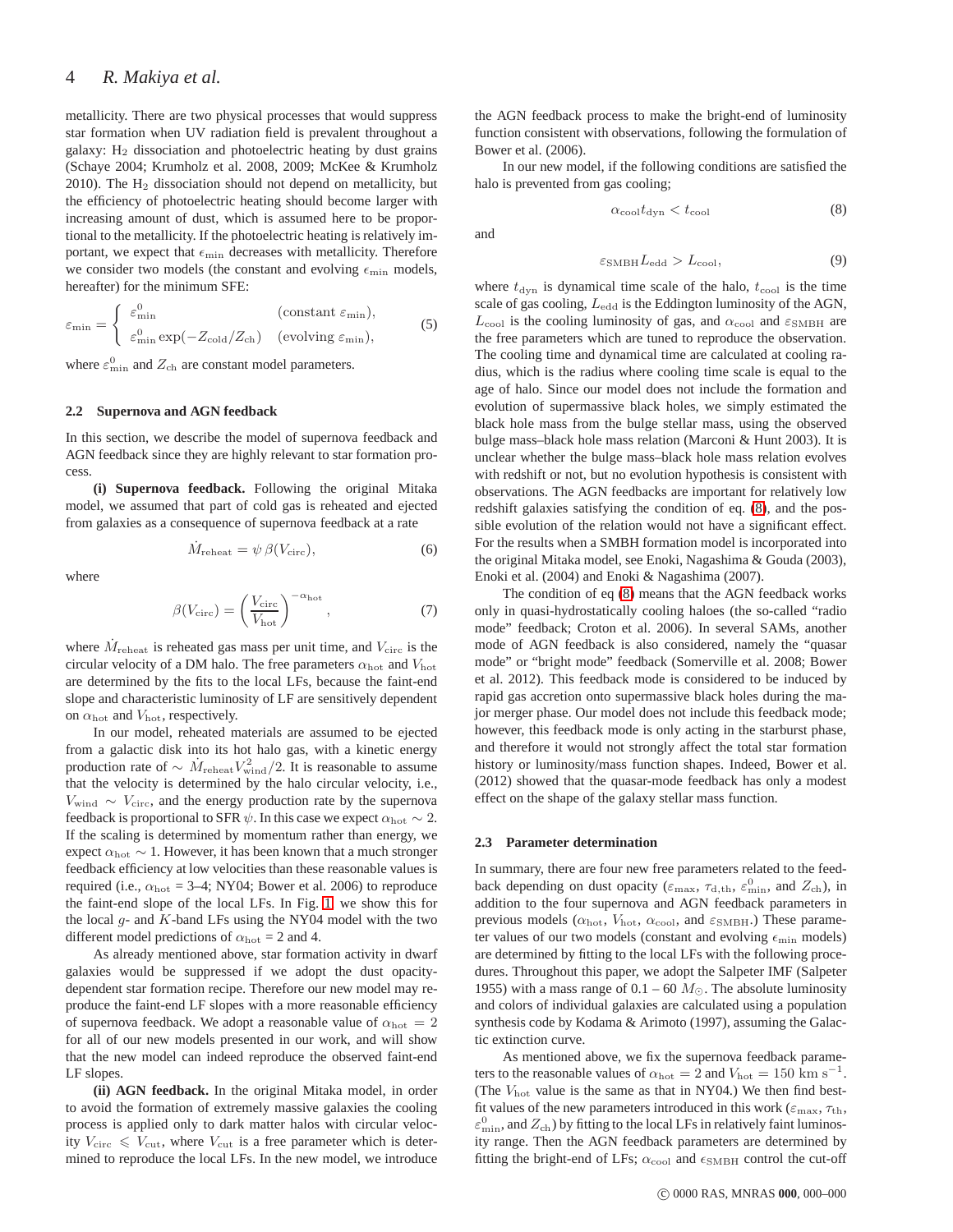luminosity and the shape of the cut-off, respectively. For both the constant and evolving  $\epsilon_{\text{min}}$  models, we found that the bright-end of local LFs are well reproduced with  $\alpha_{\rm cool} = 2.6$  and  $\epsilon_{\rm SMBH} = 1.0$ . Theoretically,  $\alpha_{\rm cool} \sim 1$  and  $\epsilon_{\rm SMBH} \le 1$  are required, and the adopted parameter values are not unreasonable, considering uncertainties in detailed physical processes. The determined parameters are summarized in Table [1.](#page-5-0) All of the other parameters are fixed at the same value with the NY04 model.

#### <span id="page-4-0"></span>**3 RESULTS**

#### **3.1 local luminosity functions**

In Fig. [2,](#page-5-1) we show the local  $q$ - and K-band LFs for the constant  $\varepsilon$ <sub>min</sub> model. The result of NY04 model with CSF model and weak SN feedback (i.e.,  $\alpha_{hot} = 2.0$ ) is also shown for comparison. Since there is not much differences between the results of CSF and DSF model at the local universe, we only plot the result of CSF model. The data points are the SDSS, 6dF, and 2MASS measurements of the local LFs (Blanton et al. 2005; Jones et al. 2006; Kochanek et al. 2001). We have transformed the 6dF  $b_j$ -band LF to match g-band LF, by subtracting 0.25 mag (Blanton et al. 2005). It can be seen that the faint-end slope of LF obtained by Jones et al. (2006) is flatter than that obtained by Blanton et al. (2005). One of the reasons of this discrepancy would be a local fluctuation of galaxy abundances. The data of Blanton et al. (2005) is deduced from deeper but narrower survey, while the data of Jones et al. (2006) is based on the shallower but wider surveys.

Two new model curves with the different values of  $\varepsilon_{\min}^0$  =  $1.5 \times 10^{-4}$  and  $5 \times 10^{-3}$  are also shown, and it can be seen that the change of  $\varepsilon_{\min}^0$  results in just a change of normalization of LF, keeping the LF shape roughly unchanged; steeper faint end of the model compared with the data still remains. Since the constant  $\varepsilon_{\min}$ model cannot reproduce the local LFs, we will focus on the evolving  $\varepsilon_{\min}$  in the following of this paper.

In Fig. [3,](#page-5-2) we show the local  $g$ - and  $K$ -band LFs for the evolving  $\varepsilon_{\rm min}$  model. The results of the constant  $\varepsilon_{\rm min}$  model and the NY04 model with weak SN feedback are also plotted for comparison. In the evolving  $\varepsilon_{\rm min}$  model, the formation of dwarf galaxies are significantly suppressed and the model well reproduces the observed LFs at overall magnitudes. Note that we used the same value of  $\varepsilon_{\min}^0$ ,  $5 \times 10^{-3}$ , for the constant  $\varepsilon_{\min}$  and evolving  $\varepsilon_{\min}$  models in this plot, and therefore the difference of two models are only due to the metallicity dependence of  $\varepsilon_{\min}$ .

The LF faint end is suppressed in the evolving  $\varepsilon_{\min}$  model because the star formation in small galaxies at  $z \sim 0$  is suppressed by the feedback introduced to the model. This feedback is stronger at smaller galaxies by the condition for dust opacity, because more massive galaxies generally have higher metallicity and higher mass surface density when the ratio of gas mass to dark matter is fixed  $(\Sigma_{\text{DM}} \propto M^{1/3}$  at a fixed redshift). However, the success of the evolving  $\varepsilon_{\min}$  model against the constant model indicates that the feedback depending only on dust opacity is not sufficient. In such a model, the number of massive galaxies is also reduced when the feedback is strong enough to suppress the LF faint-end, as seen in Fig. [2.](#page-5-1) This is because star formation in the early phase of massive galaxies is suppressed by low dust opacity when their metallicity is still low. Therefore another dependence of the feedback on metallicity, which is motivated by the dust photoelectric heating process, is essential to allow formation of massive galaxies at  $z \sim 0$ .

#### <span id="page-4-1"></span>**3.2 luminosity function at high redshift**

In Fig. [4,](#page-6-1) we show the K-band LFs at  $z = 0.5, 1, 1.5,$  and 2 for the evolving  $\varepsilon_{\min}$  model, in comparison with the observed data of Cirasuolo et al. (2010). To see the effect of star formation recipe and AGN feedback, we also show some variations of NY04 models: CSF with Vcut model, CSF with AGN feedback model, and DSF with AGN feedback model. In the evolving  $\varepsilon_{\min}$  model, weak SN feedback model ( $\alpha_{hot} = 2$ ) is adopted, while in the other models adopted strong SN feedback model ( $\alpha_{hot} = 4$ ). The parameters of AGN feedback model are fixed as the same value in all models.

It can be seen that the CSF with  $V_{\text{cut}}$  model significantly underestimates the bright end of LFs, especially at high redshift. If we introduced AGN feedback into the CSF model, the situation is slightly improved since AGN feedback does not efficiently work at high redshift; however, the model still underestimates the brightend of LFs. By contrast, the DSF + AGN feedback model well reproduces the observations at all redshift range. This is because the DSF model has shorter star formation time scale than CSF model at high redshift.

It has been thought that the AGN feedback plays an important role in reproducing the downsizing trend of cosmological galaxy formation (e.g., Bower et al. 2006); however, these results suggest that the dependence of star formation time scale on the halo or galaxy dynamical scale is also essential, as well as the AGN feedback. In most of SAMs, star formation time scale is simply proportional to the dynamical time scale of host DM halo or galaxy disk (e.g., Cole et al. 2000; NY04; Bower et al. 2006). However, recent observations suggest that star formation time scale is seems to be determined by local physical condition in a galaxy, rather than the dynamical time scale of an entire galaxy (see section [1\)](#page-0-0).

By contrast, our new model successfully reproduces the high $z$  K-band LFs, without introducing the dependence of star formation on the dynamical time scale of a DM halo or galaxy. Star formation time scale is shorter in massive galaxies at higher redshift also in our new model, but it is because of the newly introduced feedback depending on metallicity and dust opacity, and the general trend that high redshift star-forming massive galaxies have high dust opacity. It should be noted that the baseline star formation time scale  $\epsilon_{\text{max}}$ , which determines star formation rate when the feedback is not effective, is a universal constant in our model.

Our models overestimate the abundance of dwarf galaxies, especially at high redshift. This is not only for the new feedback model, but also for the conventional models with the AGN feedback. It might suggest that there are some missing physical processes in the presented models; however, there may also be a large uncertainty on the measurement of the faint-end high- $z$  K-band LFs, by e.g., detection efficiency around the detection limit, errors on determination of the rest-frame luminosities, or cosmic variance. Therefore we do not discuss this issue further in this paper.

#### **3.3 The cosmic star formation history**

In Fig. [5,](#page-7-1) we compare the cosmic star formation history (i.e., SFR per unit comoving volume as a function of redshift) of our theoretical models with the observed data. In the new evolving  $\varepsilon_{\min}$ model, star formation activity is significantly enhanced at high redshifts, and it becomes about an order of magnitude higher than the old NY04 model with CSF and  $V_{\text{cut}}$  at  $z \gtrsim 6$ . This enhancement is caused by galaxies having high dust opacity or low metallicity in which the feedback is not strongly working.

However, the difference between the new model and NY04 is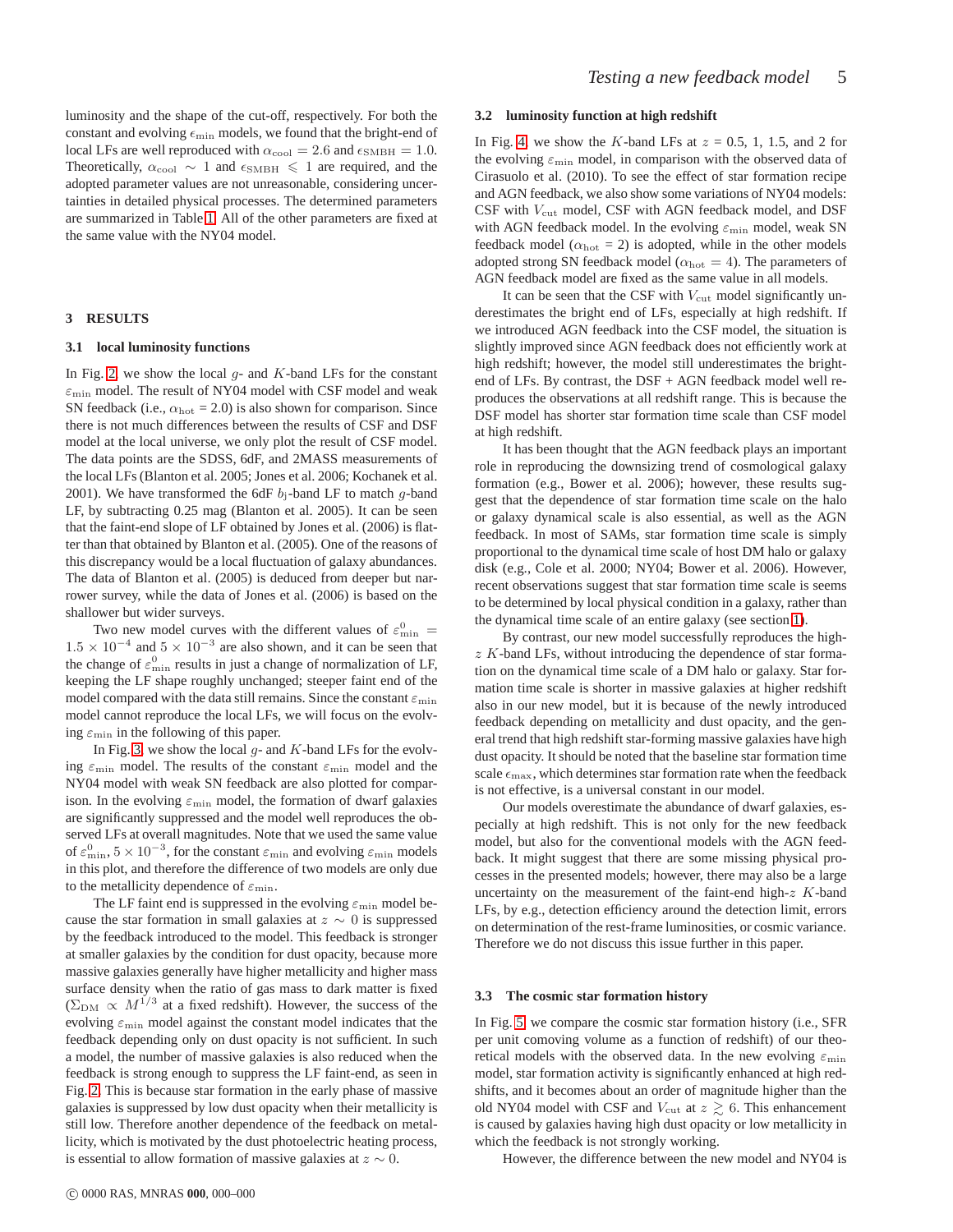| parameter                                                                                                                                        | description                                                                                                                                                       | constant $\varepsilon_{\min}$                | evolving $\varepsilon_{\min}$                |
|--------------------------------------------------------------------------------------------------------------------------------------------------|-------------------------------------------------------------------------------------------------------------------------------------------------------------------|----------------------------------------------|----------------------------------------------|
| $\varepsilon_{\text{max}} [\text{Gyr}^{-1}]$<br>$\tau_{\rm d,th}$<br>$\varepsilon_{\min}^{0}$ [Gyr <sup>-1</sup> ]<br>$Z_{\rm ch}$ $[Z_{\odot}]$ | maximum star formation efficiency<br>threshold dust opacity<br>minimum star formation efficiency<br>characteristic metallicity for $\varepsilon_{\min}$ evolution | 10.0<br>1.0<br>$1.5 \times 10^{-4}$          | 10.0<br>1.0<br>$5.0 \times 10^{-3}$<br>0.02  |
| $\alpha_{\rm hot}$<br>$V_{\rm hot}$ [kms <sup>-1</sup> ]<br>$\alpha_{\rm cool}$<br>$\epsilon$ SMBH                                               | SN feedback controlling parameter<br>SN feedback controlling parameter<br>AGN feedback controlling parameter<br>AGN feedback controlling parameter                | $2.0$ (fixed)<br>$150$ (fixed)<br>2.6<br>1.0 | $2.0$ (fixed)<br>$150$ (fixed)<br>2.6<br>1.0 |

<span id="page-5-0"></span>**Table 1.** The model parameters in the constant  $\varepsilon_{\min}$  and evolving  $\varepsilon_{\min}$  model. All of the other parameters are fixed at the same value with the NY04 model. See Section [2.1](#page-1-1) and [2.2](#page-3-2) for parameter descriptions and Section [2.3](#page-3-3) for the parameter determination procedures.



<span id="page-5-1"></span>**Figure 2.** Local g- (*Left*) and K-band (*Right*) LFs for the constant εmin model. Data points are the same as Fig. [1.](#page-2-1) The thick solid line represents the result with the adopted parameter values listed in Table [1.](#page-5-0) We also plotted the result of NY04 with CSF model for comparison (thin solid line). The dashed line shows the same model but with a different value of  $\varepsilon_{\text{min}}^0 = 5 \times 10^{-3} \text{ Gyr}^{-1}$ . The weak SN feedback mode ( $\alpha_{\text{hot}} = 2$ ) is adopted in all models.



<span id="page-5-2"></span>**Figure 3.** Local g- (*Left*) and K-band (*Right*) LFs for the evolving  $\varepsilon_{\min}$  model. Data points are the same as Fig. [1.](#page-2-1) The thick solid line represents the result with the adopted parameter values listed in Table [1.](#page-5-0) The dashed line represents the result of constant  $\varepsilon_{\rm min}$  model, with the same value of  $\varepsilon_{\rm min}^0$  as the evolving  $\varepsilon_{\rm min}$  model,  $5.0 \times 10^{-3}$ ; therefore the difference of the evolving and constant  $\varepsilon_{\rm min}$  in this figure is only due to the metallicity dependence of the minimum SFE,  $\varepsilon_{\min}$ . We also plotted the NY04 model for comparison (thin solid line). The weak SN feedback ( $\alpha_{\text{hot}} = 2$ ) is adopted in all models.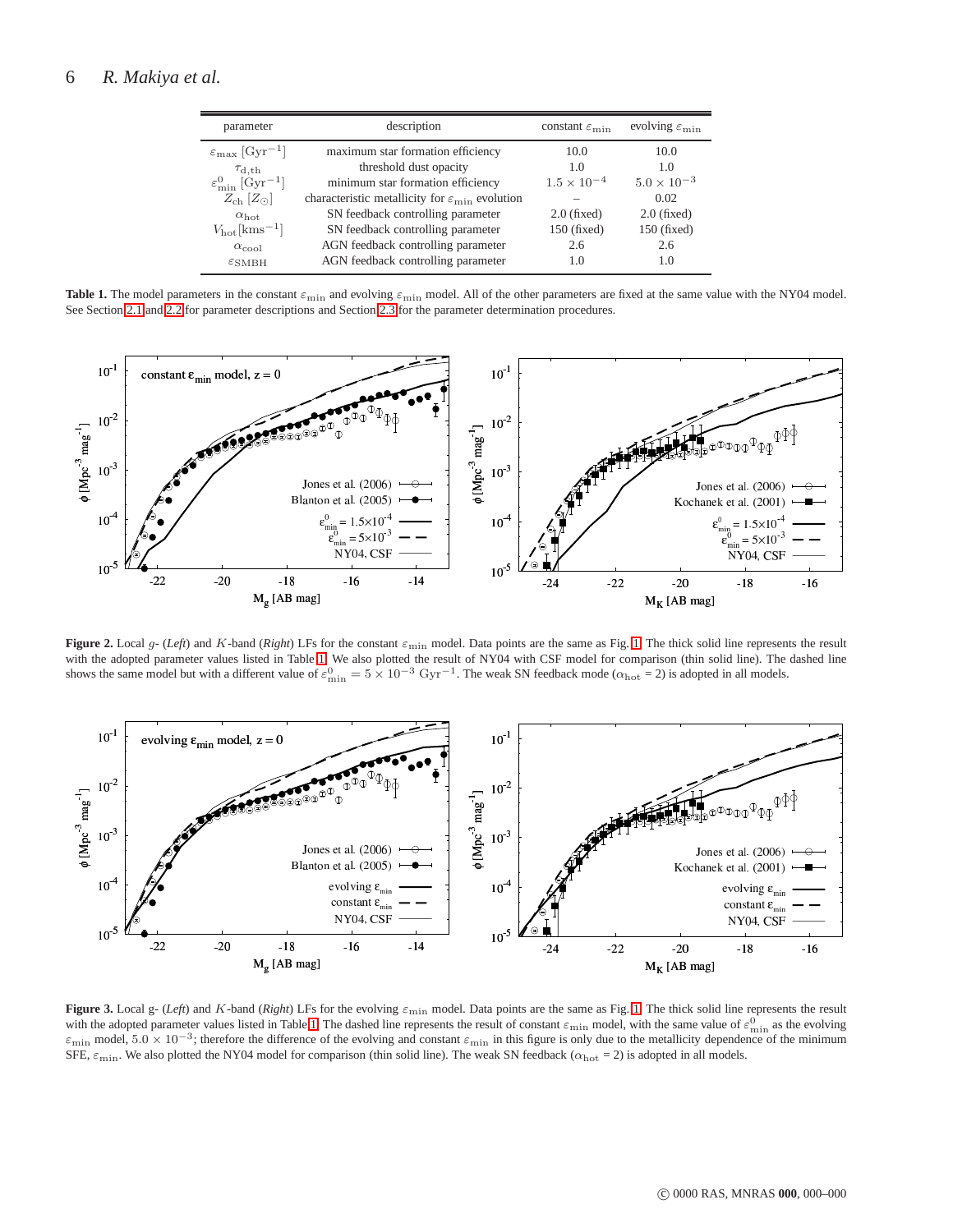

<span id="page-6-1"></span>**Figure 4.** The evolution of K-band LFs at  $z = 0.5, 1.0, 1.5$  and 2.0. The solid lines represent the results of NY04 with CSF and  $V_{\text{cut}}$  model (blue), NY04 with CSF and AGN feedback model (green), NY04 with DSF and AGN feedback model (cyan), and our new model (the evolving  $\varepsilon_{\rm min}$  model with AGN feedback, red). Open squares are the observed data obtained by Cirasuolo et al. (2010). In the evolving  $\varepsilon_{\text{min}}$  model, weak SN feedback model ( $\alpha_{\text{hot}} = 2$ ) is adopted, while in the other models adopted strong SN feedback model ( $\alpha_{hot} = 4$ ). The parameters of AGN feedback model are fixed as the same value in all models.

rather modest when galaxies are limited into those with  $M_{\rm UV}(1500)$  $A$ ) < -17.7. This is because the enhancement of SFR in the new model is mainly by dusty galaxies, and such galaxies are faint in UV. Even if UV luminosity is brighter than the observational limiting magnitude, dusty and hence red galaxies may be missed in the selection criteria of Lyman break galaxies (Bouwens et al. 2012). As a result, both models are roughly consistent with the observed data when the limiting magnitudes are appropriately taken into account, also considering various sources of uncertainties in the estimation of cosmic SFR density, such as the faint-end slope of the LF, correction of dust extinction, contamination from old stellar populations to the IR luminosity, assumed stellar spectra and IMF. Recently, Kobayashi et al. (2013) have shown that a discrepancy by a factor of 2–3 can indeed arise from overcorrection for dust obscuration and luminosity-to-SFR conversion.

Comparison in the rest-frame UV luminosity density would suffer from less uncertainties than that in SFR density, and this is shown in the right panel of Fig. [5.](#page-7-1) Interestingly, the new model gives a quantitatively better fit to the data than the old NY04 model, though the discrepancy between the NY04 model and the data may still be within the systematic uncertainties. The new model shows a flatter evolutionary trend toward higher redshift than the NY04 model, which is also in good agreement with the data.

It would be interesting to search for the UV-faint, dusty starforming galaxies at high redshifts predicted by the new model, by future observations in other wavelengths, e.g., submillimeter surveys by ALMA. They are below the magnitude limit in the current surveys in UV but significantly contributing to the total cosmic SFR.

# <span id="page-6-0"></span>**4 RADIATIVE FEEDBACK DEPENDING ON GAS SURFACE DENSITY**

In this paper we have examined a new feedback process depending on galaxy-scale dust surface density. Although observations and theoretical considerations suggest that a dust surface density plays an important role in determining the galaxy-scale star formation rate, the original Kennicutt-Schmidt relation is the scaling relation between SFR surface density and gas surface density, not dust surface density. Therefore it is interesting to compare our new model with another one assuming a star formation law depending on gas surface density, and examine whether the dust opacity dependence is essential or not in our new model.

Here we adopt the following simple formula of SFE,

$$
\varepsilon = \varepsilon_{\text{max}} \, \exp(-\Sigma_{\text{gas},\text{th}}/\Sigma_{\text{gas}}) \,, \tag{10}
$$

where  $\Sigma_{\rm gas} = M_{\rm cold}/\pi r^2$  is the gas surface density, and  $\Sigma_{\rm gas,th}$ is the threshold of gas surface density below which SFE rapidly decreases. In what follows we will refer to this model as "the  $\Sigma_{\rm gas}$ model". In the  $\Sigma_{\rm gas}$  model we do not introduce the lower limit of SFE,  $\varepsilon$ <sub>min</sub>, since  $\varepsilon$  has a finite value in this model even in galaxies without any metal or dust, provided that  $\Sigma_{\rm gas}$  is higher than the threshold value.

In Fig. [6,](#page-9-0) we show the local g- and K-band LFs for the  $\Sigma_{\rm gas}$ model. We also show the result of NY04 model (CSF and weak SN feedback is adopted) for comparison. The adopted parameters are  $\varepsilon_{\text{max}} = 10 \text{ Gyr}^{-1}$  and  $\Sigma_{\text{gas,th}} = 50 M_{\odot} \text{ pc}^{-2}$ . This  $\Sigma_{\text{gas,th}}$ roughly corresponds to  $\tau_{\text{dust}} \sim 0.3$  when  $Z \sim Z_{\odot}$ . In this model, we also adopted the weak SN feedback parameter ( $\alpha_{hot} = 2$ ). Other parameters are fixed at the same with the adopted values of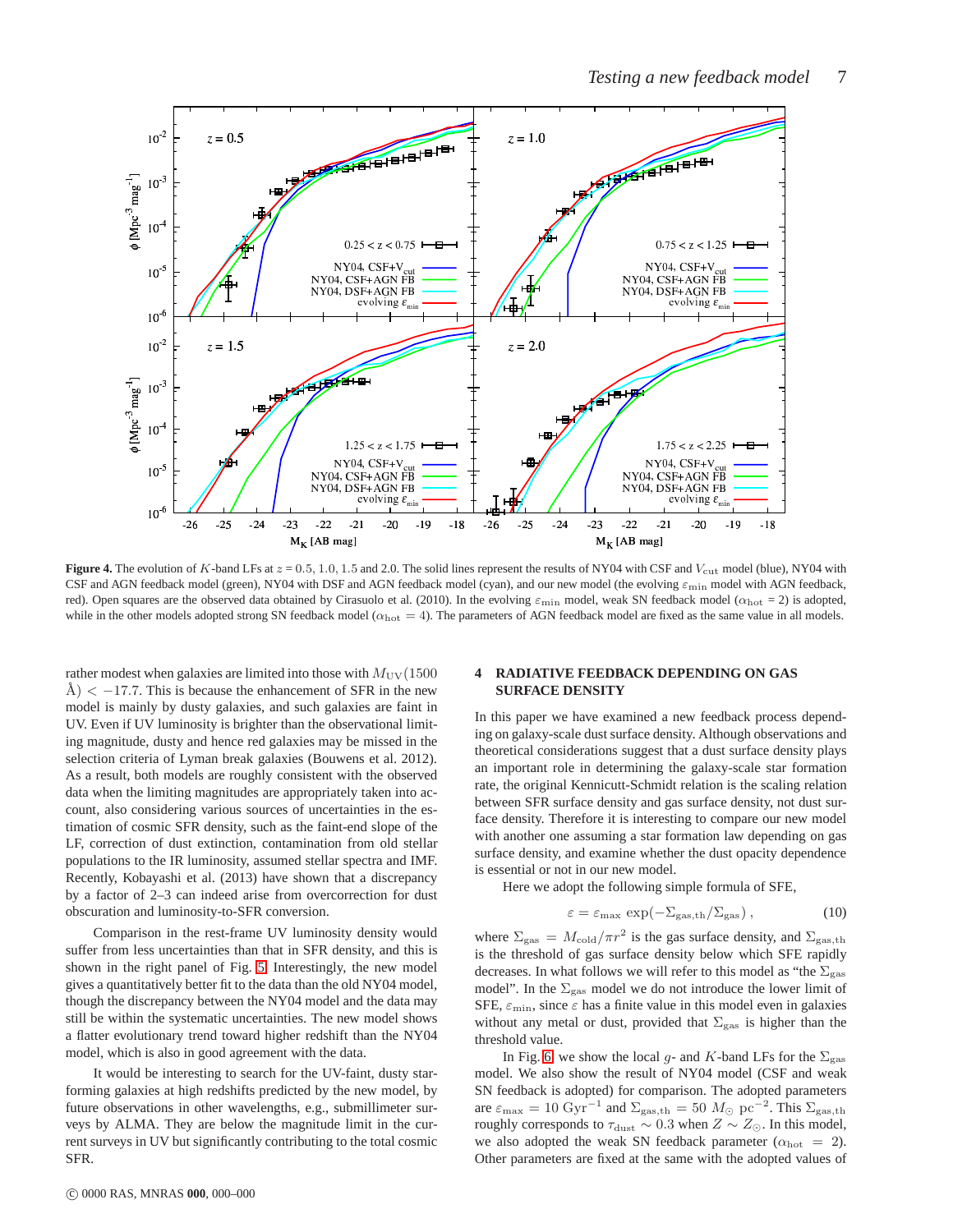

<span id="page-7-1"></span>**Figure 5.** *(Left)* The cosmic SFR density evolution. The solid lines show the total SFR (i.e., integrated over all luminosity range) per unit comoving volume in the evolving  $\varepsilon_{\text{min}}$  model (red) and the NY04 with CSF and  $V_{\text{cut}}$  model (black). The dashed red and black lines are the same as the solid lines, but integrated only for galaxies brighter than  $M_{AB}(1500\text{\AA}) < -17.7$  (extinction uncorrected magnitude). We also plot the observed data estimated by dust continuum emission from FIR to radio band (Pascale et al. 2009; Rodighiero et al. 2010; Karim et al. 2011) and UV continuum (Cucciati et al. 2012; Bouwens et al. 2012; Verma et al. 2007; Ouchi et al. 2004). The data points of Hopkins (2004) are the compilation of observations in several wavelengths and methods. All the data points are corrected for extinction, by the methods adopted in individual references. The open symbols for UV continuum-based estimates at  $z > 4$ are obtained by integrating LF down to the limiting magnitudes of each survey; the limiting magnitude of  $M_{AB}(1500\text{\AA}) < -17.7$  adopted by Bouwens et al. (2012) is the same as that for the dashed model curves. The other filled symbol data points are integration of LFs in the entire magnitude range. *(Right)* The redshift evolution of luminosity density at rest-frame 1500 Å, without correction about extinction. The model curves are the same as the left panel. The data points are integrations in the range of  $M(1500\text{\AA}) < -17.7$ .

the evolving  $\varepsilon_{\min}$  model (see Table [1\)](#page-5-0). Procedures of the parameter determination is the same with the dust-opacity dependent feedback models (see Section [2.3\)](#page-3-3). We can see that the formation of dwarf galaxies is significantly suppressed, and the  $\Sigma_{\rm gas}$  model also well reproduces the observed LFs. Thus the dependence on dust opacity or gas surface density cannot be discriminated only in local LFs.

However, they show different redshift evolution of  $K$ -band LFs as shown in Fig. [7.](#page-9-1) In this figure we also show the results of the evolving  $\varepsilon_{\rm min}$  model for comparison. It can be seen that the  $\Sigma<sub>gas</sub>$  model predicts more dwarf galaxies and less massive galaxies than the evolving  $\varepsilon_{\min}$  model, especially at high redshift. This difference can be explained as follows. There is a well-known trend of higher metallicity for more massive galaxies, i.e., the so-called stellar mass–metallicty relation (e.g., Tremonti et al. 2004). Therefore the model depending on dust opacity should have a stronger trend of higher star formation efficiency for more massive galaxies than the  $\Sigma_{\rm gas}$  model at a fixed redshift. The  $\Sigma_{\rm gas}$  model predicts high star formation efficiency for dwarf galaxies at high redshifts because of high gas density, and the result of Fig. [7](#page-9-1) indicates that the predicted efficiency is too high compared with observations. The new model presented here depending on dust opacity gives a better fit about this observation.

#### <span id="page-7-0"></span>**5 SUMMARY**

In this paper, we have considered a new feedback mechanism on star formation depending on galaxy-scale mean optical depth to absorption by dust grains, and examined the effect on galaxy luminosity functions and their cosmological evolution, making use of a semi-analytic model of galaxy formation. The introduction of such feedback process is motivated not only by theoretical considerations but also by recent observations, which indicate that star formation activity is significantly suppressed in galaxies that are transparent to UV radiation. The structure formation theory predicts that the dust-opacity becomes higher in massive objects and at higher redshifts for a fixed dust-to-gas ratio; therefore it is expected that the faint-end of local LFs would be suppressed, which is required for the current galaxy formation models to match the observations. Note that extremely strong supernova feedback was required in the conventional models to reproduce the observed faint end of local LFs. Such feedback process would also accelerate the formation of massive galaxies at high redshifts.

We have tested a few models about star formation feedback, and the best fit with observations is found with the model in which star formation is suppressed when the galaxy-scale dust opacity is low and metallicity is higher than a critical value (the evolving  $\varepsilon_{\min}$ ) model). The latter condition is introduced phenomenologically, but theoretically motivated by the process of photoelectric heating by dust grains. In this model formation of dwarf galaxies at  $z \sim 0$ is significantly suppressed, and the model successfully reproduces the faint-end slope of local LFs with a physically natural strength of the SN feedback.

The new model also succeeded in reproducing the number density of high-z massive galaxies. The early appearance of massive galaxies have been explained by the AGN feedback process; however we have found that the star formation model is also important as well as the AGN feedback. In most of SAMs, star formation time scale is assumed to be proportional to the dynamical time scale of a host DM halo or galaxy disk (e.g., Cole et al. 2000; Bower et al. 2006; NY04). This is essential to explain the early appearance of massive galaxies, because the model with a constant star formation time scale cannot reproduce it even if the AGN feedback is incorporated. However, recent observations suggest that the star formation efficiency is closely related to the gas or dust surface density, rather than the dynamical time scale of an entire galaxy or halo (see section [1\)](#page-0-0). Our new model incorporating the AGN feedback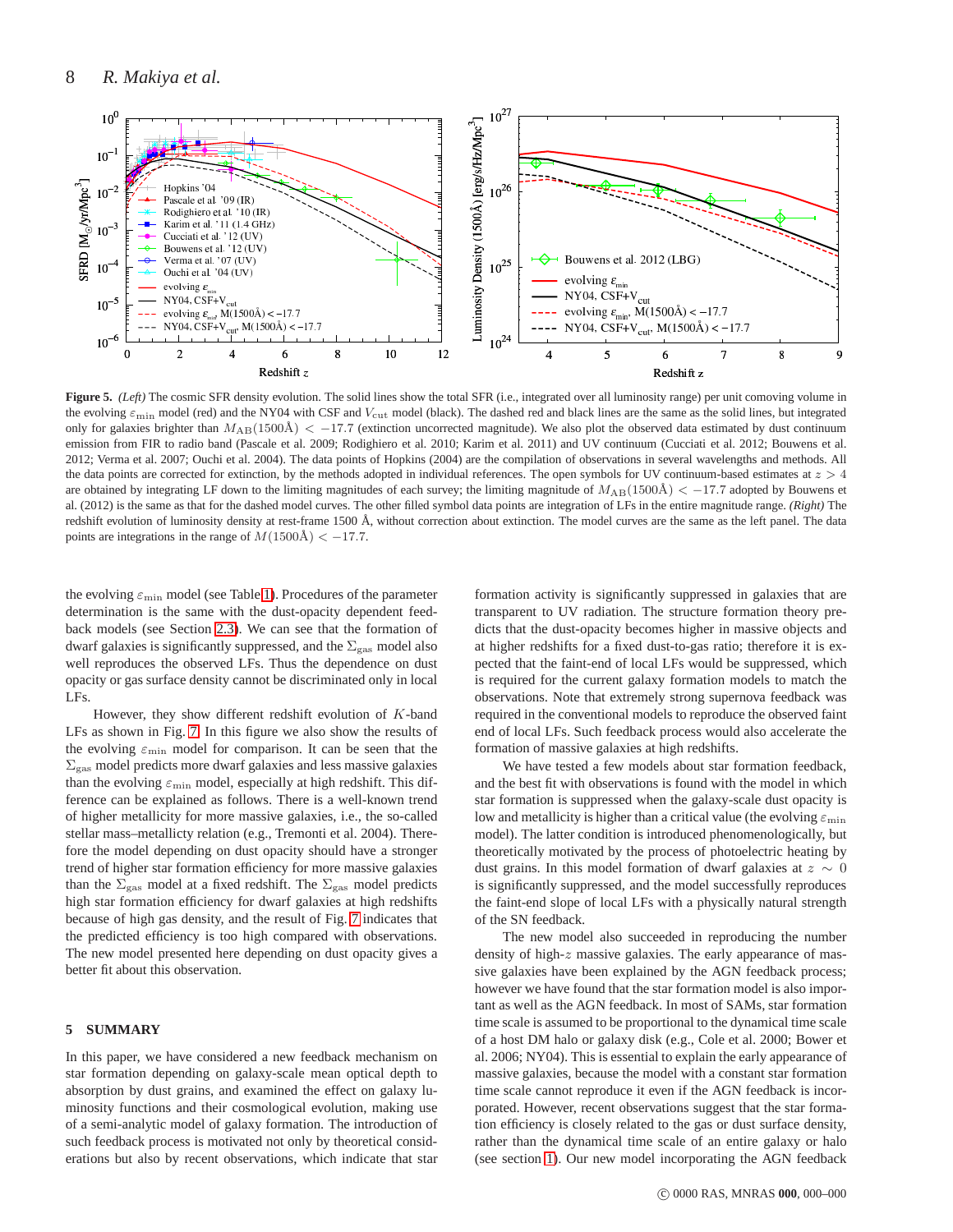can explain the number density of high- $z$  massive galaxies with the observationally suggested star formation law. The new model is also consistent with the observed cosmic star formation history.

We also tested a star formation feedback model depending simply on the gas surface density (the  $\Sigma_{\rm gas}$  model), rather than the dust opacity, to examine whether the dust opacity is essential or not. Although this model can also reproduce the shape of the local LFs, the difference from the evolving  $\varepsilon_{\min}$  model appears in the mass function (or K-band LF) at high redshifts. The evolving  $\varepsilon_{\min}$ model predicts more galaxies than the  $\Sigma_{\rm gas}$  model at the bright end of K-band LFs at  $z \sim 2$ , which is in better agreement with the observed data.

To conclude, we have found that the feedback depending on galaxy-scale dust opacity has significant effects on the cosmological galaxy formation, and has good properties to solve some of the problems found in the previous theoretical models. However, it should also be noted that there are still various uncertainties in our model. For example, we determined the value of star formation efficiency under the dust opacity threshold phenomenologically from fits to the luminosity function data, but these results should be examined in light of theoretical studies of star formation. We assumed that dust mass is simply proportional to the metal mass, but it is not obvious that this proportionality is valid for all galaxies. More observational and theoretical studies on formation/evolution of dust grains are desirable to establish a better star formation modeling for cosmological galaxy formation.

#### **ACKNOWLEDGMENTS**

RM has been supported by the Grant-in-Aid for JSPS Fellows. MN and TTT have been supported by the Grant-in-Aid for the Scientific Research Fund (25287041 for MN, 23340046 and 24111707 for TT) commissioned by the Ministry of Education, Culture, Sports, Science and Technology (MEXT) of Japan. TTT also has been partially supported from the Strategic Young Researches Overseas Visits Program for Accelerating Brain Circulation from the MEXT.

#### **REFERENCES**

- Baugh C. M., 2006, RPPh, 69, 3101
- Benson A. J., 2010, PhR, 495, 33
- Benson A. J., Bower R. G., Frenk C. S., Lacey C. G., Baugh C. M., Cole S., 2003, ApJ, 599, 38
- Bigiel F., Leroy A., Walter F., Brinks E., de Blok W. J. G., Madore B., Thornley M. D., 2008, AJ, 136, 2846
- Bigiel F., Leroy A., Walter F., Blitz L., Brinks E., de Blok W. J. G., Madore B., 2010, AJ, 140, 1194
- Blanc G. A., Heiderman A., Gebhardt K., Evans N. J., II, Adams J., 2009, ApJ, 704, 842
- Blanton M. R., Lupton R. H., Schlegel D. J., Strauss M. A., Brinkmann J., Fukugita M., Loveday J., 2005, ApJ, 631, 208
- Bouwens R. J., Illingworth G. D., Oesch P. A., et al., 2012, ApJ, 754, 83
- Bower R. G., Benson A. J., Malbon R., Helly J. C., Frenk C. S., Baugh C. M., Cole S., Lacey C. G., 2006, MNRAS, 370, 645
- Bower R. G., Benson A. J., Crain R. A., 2012, MNRAS, 422, 2816
- Cirasuolo M., McLure R. J., Dunlop J. S., Almaini O., Foucaud S., Simpson C., 2010, MNRAS, 401, 1166
- Cole S., Lacey C. G., Baugh C. M., Frenk C. S., 2000, MNRAS, 319, 168
- Croton D. J., Springel V., White S. D. M., et al., 2006, MNRAS, 365, 11
- Cucciati O., Tresse L., Ilbert O., et al., 2012, A&A, 539, A31
- Enoki M., Nagashima M., 2007, PThPh, 117, 241
- Enoki M., Nagashima M., Gouda N., 2003, PASJ, 55, 133
- Enoki M., Inoue K. T., Nagashima M., Sugiyama N., 2004, ApJ, 615, 19
- Granato G. L., De Zotti G., Silva L., Bressan A., Danese L., 2004, ApJ, 600, 580
- Guo Q., White S., Boylan-Kolchin M., et al., 2011, MNRAS, 413, 101
- Heiderman A., Evans N. J., II, Allen L. E., Huard T., Heyer M., 2010, ApJ, 723, 1019
- Hopkins A. M., 2004, ApJ, 615, 209
- Hopkins P. F., Keres D., Onorbe J., Faucher-Giguere C.-A., Quataert E., Murray N., Bullock J. S., 2013, arXiv, [arXiv:1311.2073](http://arxiv.org/abs/1311.2073)
- Jones D. H., Peterson B. A., Colless M., Saunders W., 2006, MNRAS, 369, 25

Karim A., Schinnerer E., Martínez-Sansigre A., et al., 2011, ApJ, 730, 61

- Kauffmann G., 1996, MNRAS, 281, 475
- Kennicutt R. C., Jr., 1998, ApJ, 498, 541
- Kennicutt R. C., Evans N. J., 2012, ARA&A, 50, 531
- Kennicutt R. C., Jr., Calzetti D., Walter F., et al., 2007, ApJ, 671, 333
- Kobayashi M. A. R., Inoue Y., Inoue A. K., 2013, ApJ, 763, 3
- Kochanek C. S., Pahre M. A., Falco E. E., et al., 2001, ApJ, 560, 566
- Kodama T., Arimoto N., 1997, A&A, 320, 41
- Krumholz M. R., Dekel A., 2012, ApJ, 753, 16
- Krumholz M. R., McKee C. F., Tumlinson J., 2008, ApJ, 689, 865
- Krumholz M. R., McKee C. F., Tumlinson J., 2009, ApJ, 693, 216
- Lada C. J., Lombardi M., Alves J. F., 2010, ApJ, 724, 687
- Lagos C. D. P., Lacey C. G., Baugh C. M., Bower R. G., Benson A. J., 2011, MNRAS, 416, 1566
- Leroy A. K., Walter F., Brinks E., Bigiel F., de Blok W. J. G., Madore B., Thornley M. D., 2008, AJ, 136, 2782
- Marconi A., Hunt L. K., 2003, ApJ, 589, L21
- McKee C. F., Krumholz M. R., 2010, ApJ, 709, 308
- Menci N., Fiore F., Puccetti S., Cavaliere A., 2008, ApJ, 686, 219
- Mutch S. J., Poole G. B., Croton D. J., 2013, MNRAS, 428, 2001
- Nagashima M., Yoshii Y., 2004, ApJ, 610, 23
- Nagashima M., Yahagi H., Enoki M., Yoshii Y., Gouda N., 2005, ApJ, 634, 26
- Neistein E., Weinmann S. M., 2010, MNRAS, 405, 2717
- Ouchi M., Shimasaku K., Okamura S., et al., 2004, ApJ, 611, 660
- Pascale E., Ade P. A. R., Bock J. J., et al., 2009, ApJ, 707, 1740
- Puchwein E., Springel V., 2013, MNRAS, 428, 2966
- Rodighiero G., Vaccari M., Franceschini A., et al., 2010, A&A, 515, A8
- Salpeter E. E., 1955, ApJ, 121, 161
- Schaye J., 2004, ApJ, 609, 667
- Schruba A., 2013, IAUS, 292, 311
- Schruba A., Leroy A. K., Walter F., et al., 2011, AJ, 142, 37
- Somerville R. S., Hopkins P. F., Cox T. J., Robertson B. E., Hernquist L., 2008, MNRAS, 391, 481
- Toomre A., 1964, ApJ, 139, 1217
- Totani T., Takeuchi T. T., Nagashima M., Kobayashi M. A. R., Makiya R., 2011, PASJ, 63, 1181
- Tremonti C. A., Heckman T. M., Kauffmann G., et al., 2004, ApJ, 613, 898
- Verma A., Lehnert M. D., Förster Schreiber N. M., Bremer M. N., Douglas L., 2007, MNRAS, 377, 1024
- Wang L., Weinmann S. M., Neistein E., 2012, MNRAS, 421, 3450
- Wong T., Blitz L., 2002, ApJ, 569, 157
- Zubko V., Dwek E., Arendt R. G., 2004, ApJS, 152, 211